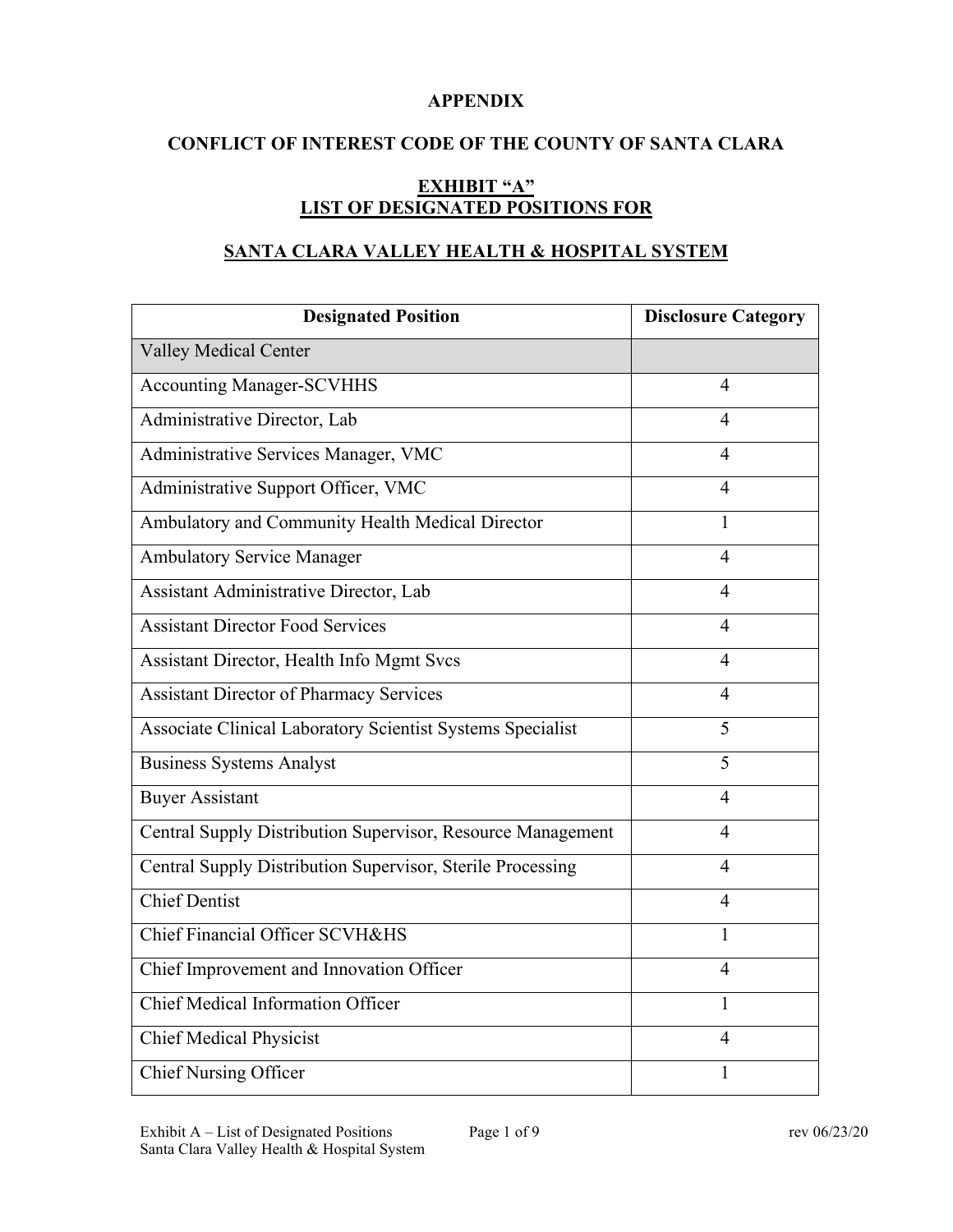| <b>Designated Position</b>                                      | <b>Disclosure Category</b> |
|-----------------------------------------------------------------|----------------------------|
| Chief Psychologist                                              | 1                          |
| <b>Chief Radiation Therapist</b>                                | $\overline{4}$             |
| <b>Chief Respiratory Care Practitioner</b>                      | $\overline{4}$             |
| Clinical Administrative Services Manager                        | 4                          |
| <b>Clinical Biochemist</b>                                      | $\overline{4}$             |
| Clinical Laboratory Scientist Systems Specialist                | 5                          |
| <b>Clinical Microbiologist</b>                                  | $\overline{4}$             |
| <b>Clinical Nutrition Services Manager</b>                      | 4                          |
| Clinical Research Program Director                              | $\overline{4}$             |
| Clinical Research Program Manager                               | $\overline{4}$             |
| <b>Clinical Risk Prevention Program Manager</b>                 | 4                          |
| Community and Media Relations Coordinator                       | 4                          |
| Compliance Officer                                              | 4                          |
| Data Scientist                                                  | 5                          |
| <b>Decision Support Manager-SCVHHS</b>                          | $\overline{4}$             |
| Dentist, VMC                                                    | 4                          |
| Departmental Fiscal Officer                                     | $\overline{4}$             |
| Deputy Director, Coding & Clinical Documentation<br>Improvement | $\overline{4}$             |
| Diagnostic Imaging Assistant Director                           | 4                          |
| Diagnostic Imaging Info Systems Manager                         | $\overline{4}$             |
| Director, Advanced Practice                                     | 1                          |
| Director, Ambulatory Care Support Services                      | $\overline{4}$             |
| Director, Ambulatory & Community Health Services                | 1                          |
| Director, Analytics and Reporting                               | 1                          |
| Director, Business Development & Contracting                    | 1                          |
| Director, Care Continuum Performance and Analysis               | 1                          |
| Director, Clinical & Support Services                           | 1                          |
| Director, Coding Documentation & Health Info Mgmt Services      | $\overline{4}$             |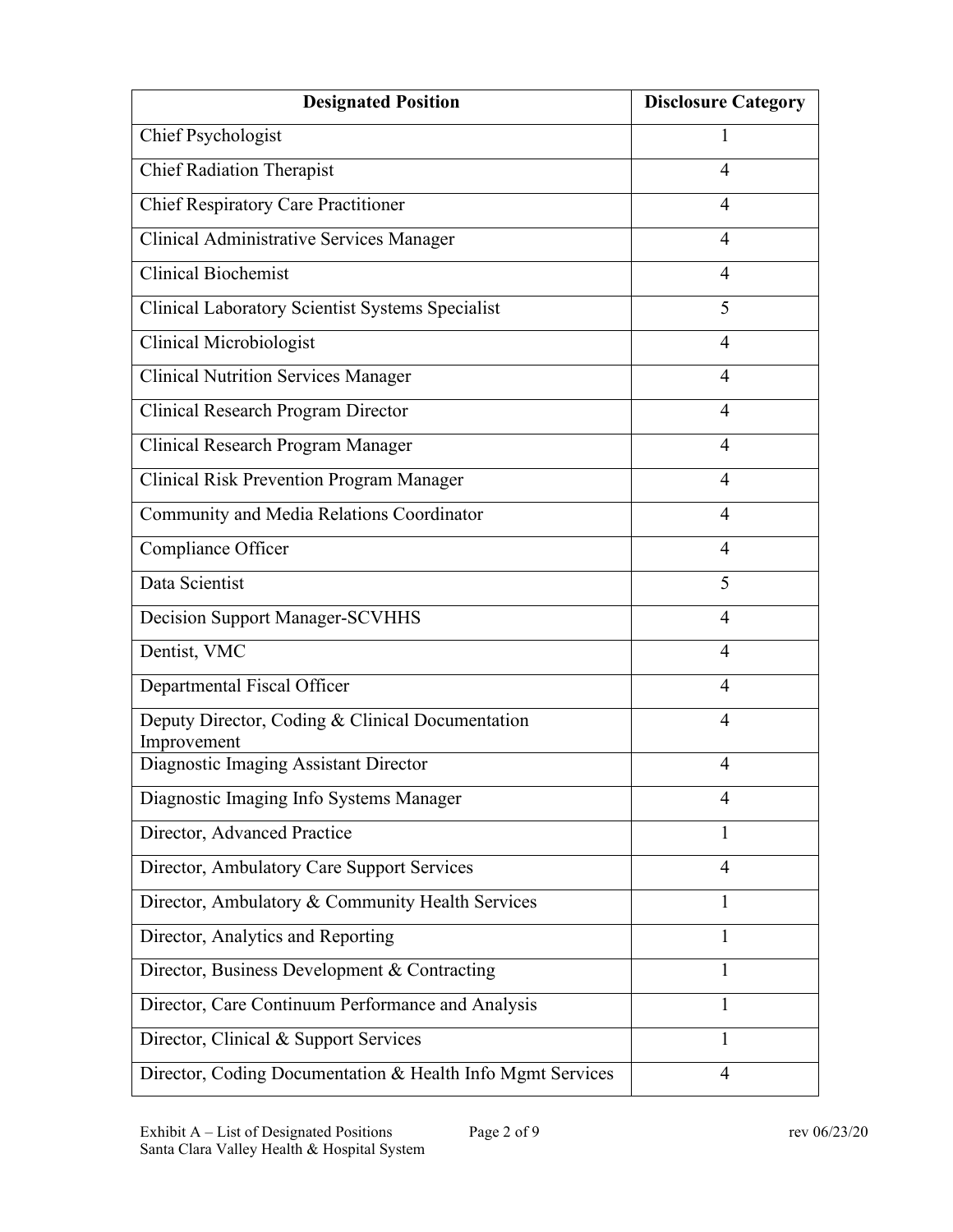| <b>Designated Position</b>                                                       | <b>Disclosure Category</b> |
|----------------------------------------------------------------------------------|----------------------------|
| Director, Financial Planning and Performance                                     | 4                          |
| Director, General Fund Financial Services                                        | 1                          |
| Director, Govt. & Public Relations & Spec. Projects                              | 1                          |
| Director, Inpatient Acute Care                                                   | $\overline{4}$             |
| Director, Licensing and Regulatory Affairs                                       | 1                          |
| Director, Nursing Acute Psychiatric Services                                     | $\overline{4}$             |
| Director, Nursing, Critical Care & Administrative Services                       | $\overline{4}$             |
| Director Nutrition & Food Services                                               | $\overline{4}$             |
| Director of Cardiovascular Services                                              | 4                          |
| Director of Care Management                                                      | $\overline{4}$             |
| Director of Contracts – SCVHHS                                                   | 1                          |
| Director of Diagnostic Imaging                                                   | $\overline{4}$             |
| Director of Marketing - SCVMC                                                    | 1                          |
| Director of Materials Management                                                 | 1                          |
| Director of Medical Social Services                                              | $\overline{4}$             |
| Director of Nursing Professional Practice                                        | 4                          |
| Director of Operational Improvement                                              | $\overline{4}$             |
| <b>Director of Patient Access</b>                                                | $\overline{4}$             |
| <b>Director of Patient Business Services</b>                                     | 1                          |
| Director of Pharmacy Services, SCVHHS                                            | 4                          |
| Director of Primary Care Operations                                              | 1                          |
| Director of System Integration                                                   | $\overline{4}$             |
| Director of Therapy Services                                                     | $\overline{4}$             |
| Director, Quality and Utilization, Ambulatory & Community<br>Health/Managed Care | $\overline{4}$             |
| Director, Valley Specialty Center                                                | $\overline{4}$             |
| <b>Enterprise Fund Budget Manager</b>                                            | 4                          |
| Environmental Health & Safety Compliance Specialist-<br><b>SCVHHS</b>            | $\overline{4}$             |
| Ethics & Compliance Officer                                                      | 1                          |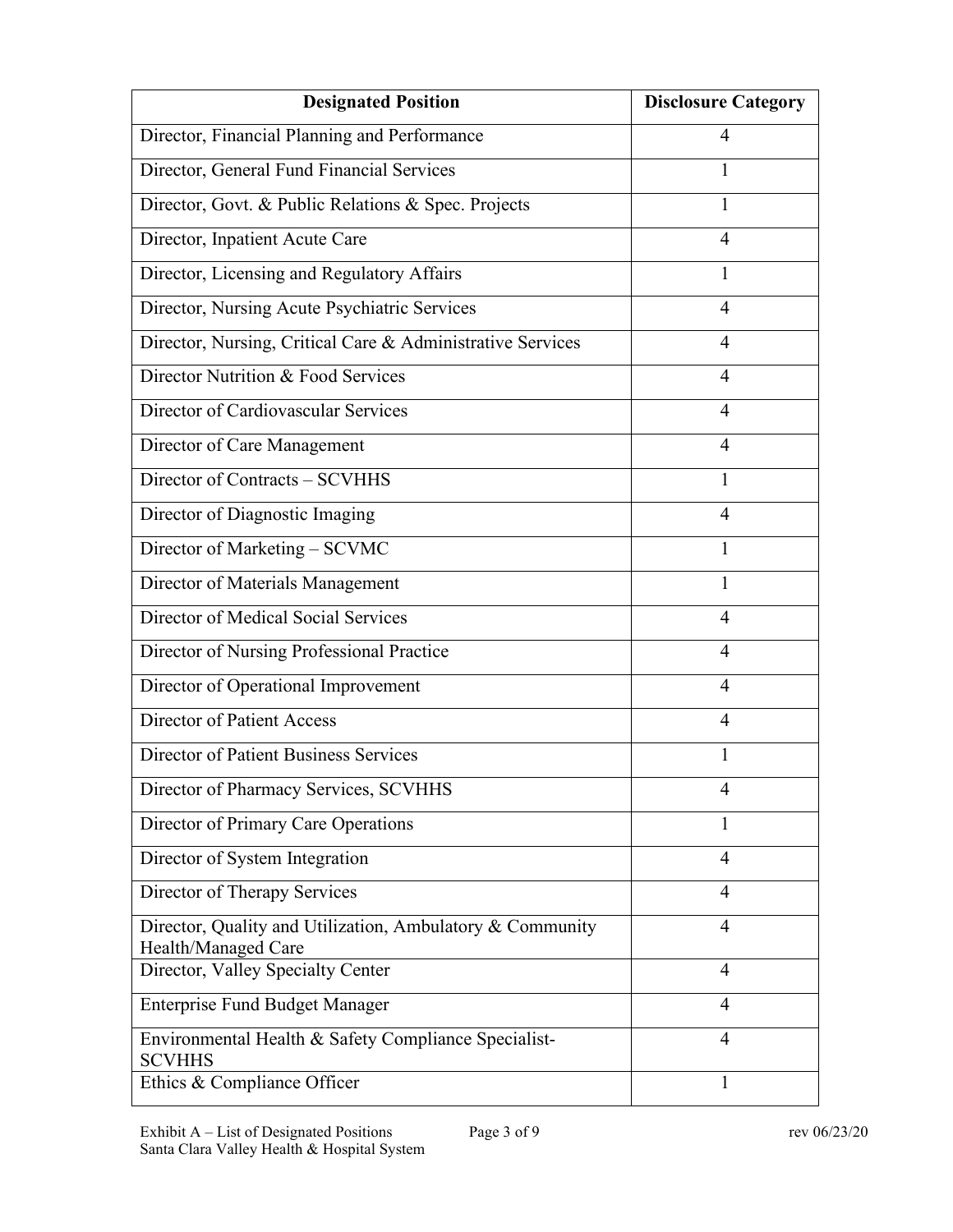| <b>Designated Position</b>                      | <b>Disclosure Category</b> |
|-------------------------------------------------|----------------------------|
| Financial Analyst I                             | 4                          |
| Financial Analyst II                            | $\overline{4}$             |
| Food Services Supervisor                        | $\overline{4}$             |
| Health Care Financial Manager, VMC              | $\overline{4}$             |
| Health Care Program Manager I, VMC              | 4                          |
| Health Care Program Manager II, VMC             | $\overline{4}$             |
| Health Care Service Line Director               | 1                          |
| Health Center Manager, VMC                      | 4                          |
| Healthcare Services Business Dev Analyst, VMC   | $\overline{4}$             |
| Hospital Emergency Preparedness Manager         | 4                          |
| <b>Infection Control Nurse Manager</b>          | $\overline{4}$             |
| <b>Infection Control Nurse Supervisor</b>       | $\overline{4}$             |
| <b>Information Architect</b>                    | 5                          |
| <b>Inpatient Case Manager</b>                   | $\overline{4}$             |
| <b>Institutional Review Board Administrator</b> | $\overline{4}$             |
| <b>IT</b> Manager                               | 5                          |
| Management Analysis Program Manager, VMC        | 5                          |
| Management Analyst, VMC                         | $\overline{4}$             |
| Manager of Admitting and Registration           | $\overline{4}$             |
| Manager of Care Management                      | 4                          |
| Manager of Medical Social Services              | 4                          |
| Manager of Supply Proc Proc Dist                | $\overline{4}$             |
| Manager Patient Accounting SCVHHS               | $\overline{4}$             |
| Manager, Rehabilitation Case Management         | $\overline{4}$             |
| Manager Tech Opr-Art Kidney Unit                | $\overline{4}$             |
| Managing Dietician                              | 4                          |
| Medicine Residency Program Director             | 1                          |
| Nurse Manager Artificial Kidney Unit            | $\overline{4}$             |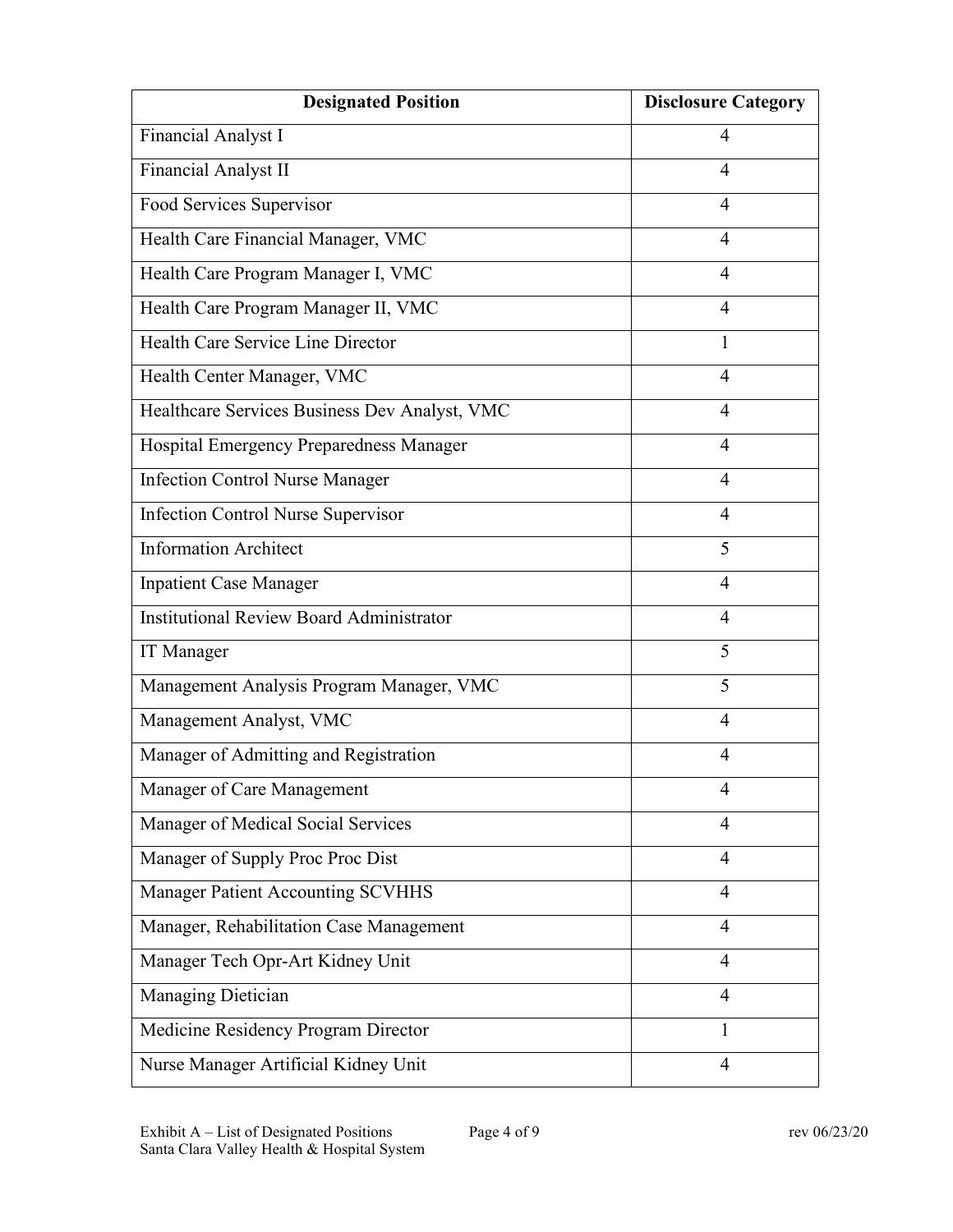| <b>Designated Position</b>                                 | <b>Disclosure Category</b> |
|------------------------------------------------------------|----------------------------|
| Nurse Manager Burn Center                                  | 4                          |
| Nurse Manager Critical Care                                | $\overline{4}$             |
| Nurse Manager Emergency Department                         | $\overline{4}$             |
| Nurse Manager Labor Del PEP Lab                            | 4                          |
| Nurse Manager Medical Surgical Nursing                     | 4                          |
| Nurse Manager Mental Health Nursing                        | $\overline{4}$             |
| Nurse Manager Mother Infant Cr Ctr                         | $\overline{4}$             |
| Nurse Manager Neonatal ICU                                 | 4                          |
| <b>Nurse Manager Operating Room Services</b>               | $\overline{4}$             |
| Nurse Manager Pediatrics ICU                               | 4                          |
| Nurse Manager Post Anesthesia Care Unit/Ambulatory Surgery | $\overline{4}$             |
| Nurse Manager Rehabilitation                               | $\overline{4}$             |
| Optometrist, VMC                                           | 4                          |
| Patient Quality and Safety Medical Director                | 1                          |
| Perioperative Services Medical Director                    | 1                          |
| Pharmacist Specialist, VMC                                 | $\overline{4}$             |
| Physician-VMC, O'Connor                                    | $\overline{4}$             |
| Physician-VMC, SLRH                                        | $\overline{4}$             |
| Primary Care Medical Director                              | $\overline{4}$             |
| Program Manager, VMC                                       | 4                          |
| <b>Public Communications Program Manager</b>               | 4                          |
| Quality Improvement Manager-Amb CHS                        | $\overline{4}$             |
| Quality Improvement Manager- A P Services                  | $\overline{4}$             |
| Quality Improvement Manager-Hosp                           | $\overline{4}$             |
| Quality Improvement Manager Inpt Nrs                       | $\overline{4}$             |
| <b>Rehabilitation Case Manager</b>                         | $\overline{4}$             |
| Revenue Cycle Director                                     | 1                          |
| <b>SCVHHS Assistant Controller</b>                         | 1                          |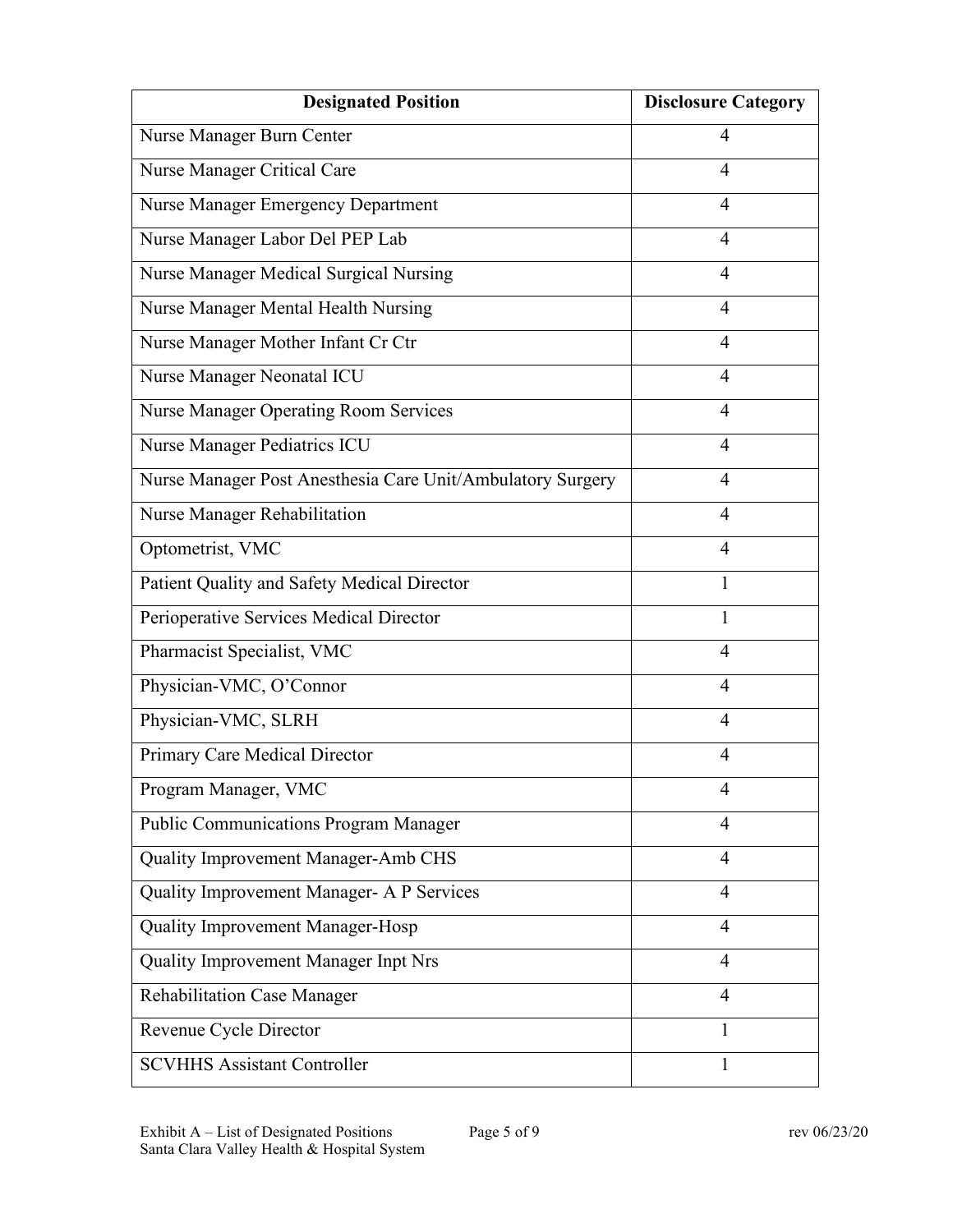| <b>Designated Position</b>                              | <b>Disclosure Category</b> |
|---------------------------------------------------------|----------------------------|
| <b>SCVHHS Chief Medical Officer</b>                     |                            |
| <b>SCVHHS Controller</b>                                | 1                          |
| <b>SCVHHS Environmental Services Assistant Director</b> | $\overline{4}$             |
| <b>SCVHHS Environmental Services Director</b>           | 4                          |
| <b>SCVHHS Environmental Services Manager</b>            | 4                          |
| SCVHHS Reimbursement Manager/Assistant Controller       | 4                          |
| <b>SCVMC Chief Executive Officer</b>                    | 1                          |
| <b>SCVMC Chief Medical Officer</b>                      | 1                          |
| <b>SCVMC Chief Operating Officer</b>                    | 1                          |
| SCVMC-Director of Quality and Safety                    | 1                          |
| Sr. Accountant, VMC                                     | $\overline{4}$             |
| Sr. Business Intelligence Analyst                       | 5                          |
| Sr. Clinical Laboratory Scientist                       | $\overline{4}$             |
| Sr. Data Analyst                                        | 5                          |
| Sr. Departmental Fiscal Officer                         | $\overline{4}$             |
| Sr. Epic Systems Analyst                                | 5                          |
| Sr. Health Care Financial Analyst, VMC                  | $\overline{4}$             |
| Sr. Health Care Program Analyst, VMC                    | $\overline{4}$             |
| Sr. Health Care Program Manager, VMC                    | 4                          |
| Sr. IT Manager                                          | 5                          |
| Sr. IT Project Manager                                  | 5                          |
| Sr. Management Analyst, VMC                             | $\overline{4}$             |
| Sr. Research and Evaluation Specialist                  | $\overline{4}$             |
| Sr. Training and Staff Development Specialist           | $\overline{4}$             |
| <b>Specialty Care Medical Director</b>                  | $\mathbf{1}$               |
| Supervisor, Health Info Mgmt Svcs, VMC                  | 4                          |
| Therapy Services Program Manager                        | 4                          |
| Training and Staff Development Specialist               | $\overline{4}$             |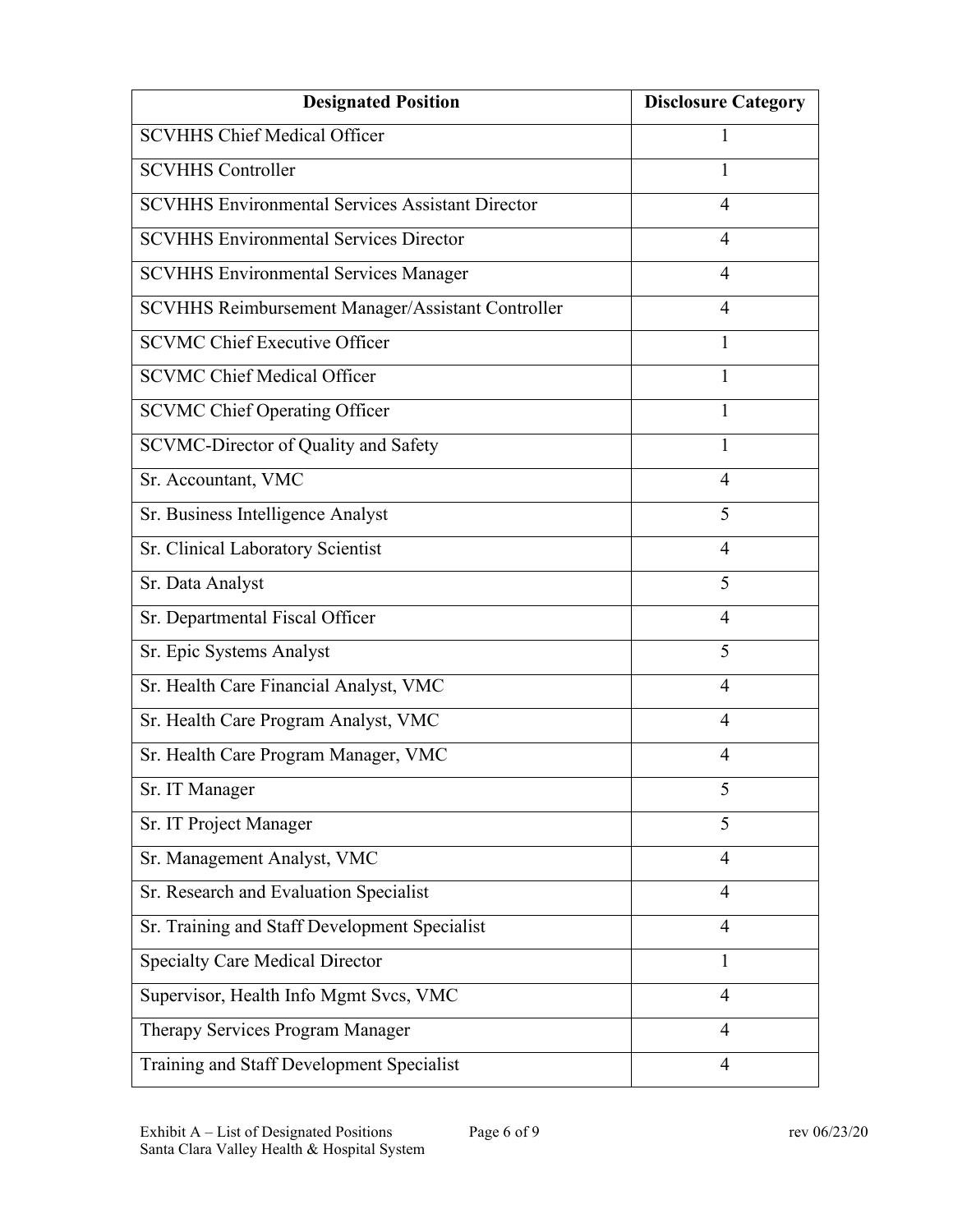| <b>Designated Position</b>                               | <b>Disclosure Category</b> |
|----------------------------------------------------------|----------------------------|
| Trauma Program Manager                                   | 4                          |
| Utilization and Valuation Medical Director               | 1                          |
| Valley Connection Service Center Manager                 | $\overline{4}$             |
| <b>Whole Person Care Medical Director</b>                | 1                          |
| Womens' and Children's Health Medical Director           | 1                          |
| Valley Medical Center - Anesthesia                       |                            |
| Physician-VMC, VMC-Anesthesia                            | $\overline{4}$             |
| Physician-VMC, Extra Help, VMC-Anesthesia                | 4                          |
| Valley Medical Center - Medical Administration           |                            |
| Physician-VMC, VMC-Medical Administration                | $\overline{4}$             |
| Physician-VMC, Extra Help, VMC-Medical Administration    | 4                          |
| Valley Medical Center - Medicine                         |                            |
| Physician-VMC, VMC-Medicine                              | 4                          |
| Physician-VMC, Extra Help, VMC-Medicine                  | 4                          |
| Psychiatrist, VMC-Medicine                               | $\overline{4}$             |
| Psychiatrist-Extra Help-Non Board Eligible, VMC-Medicine | 4                          |
| Valley Medical Center - Neurology                        |                            |
| Physician-VMC, VMC-Neurology                             | $\overline{4}$             |
| Physician-VMC, Extra Help, VMC-Neurology                 | 4                          |
| Valley Medical Center - OB/GYN                           |                            |
| Physician-VMC, VMC-OB/GYN                                | 4                          |
| Physician-VMC, Extra Help, VMC-OB/GYN                    | $\overline{4}$             |
| Valley Medical Center - Orthopedics                      |                            |
| Physician-VMC, VMC-Orthopedics                           | $\overline{4}$             |
| Physician-VMC, Extra Help, VMC-Orthopedics               | $\overline{4}$             |
| Valley Medical Center - Pathology                        |                            |
| Physician-VMC, VMC-Pathology                             | 4                          |
| Physician-VMC, Extra Help, VMC-Pathology                 | 4                          |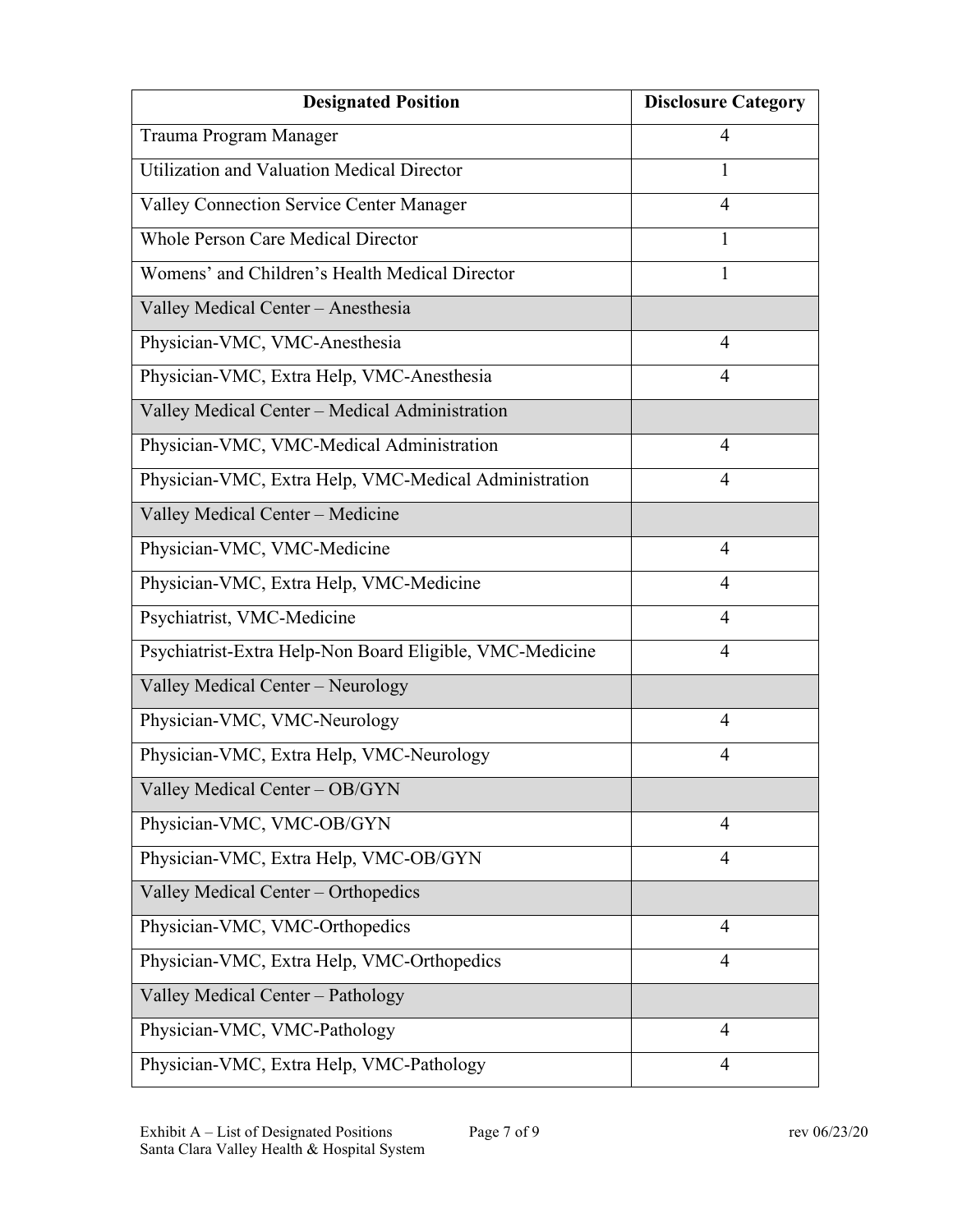| <b>Designated Position</b>                                      | <b>Disclosure Category</b> |
|-----------------------------------------------------------------|----------------------------|
| Valley Medical Center - Pediatrics                              |                            |
| Physician-VMC, VMC-Pediatrics                                   | $\overline{4}$             |
| Physician-VMC, Extra Help, VMC-Pediatrics                       | 4                          |
| Temporary Staff Physician, VMC-Pediatrics                       | $\overline{4}$             |
| Valley Medical Center - PM&R                                    |                            |
| Physician-VMC, VMC-PM&R                                         | 4                          |
| Physician-VMC, Extra Help, VMC-PM&R                             | $\overline{4}$             |
| Valley Medical Center - Primary Care                            |                            |
| Physician-VMC, VMC-Primary Care                                 | $\overline{4}$             |
| Physician-VMC, Extra Help, VMC-Primary Care                     | $\overline{4}$             |
| Psychiatrist, VMC-Primary Care                                  | 4                          |
| Psychiatrist-Extra Help-Non Board Eligible, VMC-Primary<br>Care | $\overline{4}$             |
| Temporary Staff Physician, VMC-Primary Care                     | $\overline{4}$             |
| Valley Medical Center - Psychiatry                              |                            |
| Physician-VMC, VMC-Psychiatry                                   | $\overline{4}$             |
| Physician-VMC, Extra Help, VMC-Psychiatry                       | 4                          |
| Psychiatrist, VMC-Psychiatry                                    | 4                          |
| Psychiatrist-Extra Help-Non Board Eligible, VMC-Psychiatry      | 4                          |
| Valley Medical Center - Radiation Oncology                      |                            |
| Physician-VMC, VMC-Radiation Oncology                           | $\overline{4}$             |
| Physician-VMC, Extra Help, VMC-Radiation Oncology               | $\overline{4}$             |
| Valley Medical Center - Radiology                               |                            |
| Physician-VMC, VMC-Radiology                                    | $\overline{4}$             |
| Physician-VMC, Extra Help, VMC-Radiology                        | $\overline{4}$             |
| Valley Medical Center - Surgery                                 |                            |
| Physician-VMC, VMC-Surgery                                      | $\overline{4}$             |
| Physician-VMC, Extra Help, VMC-Surgery                          | $\overline{4}$             |
|                                                                 |                            |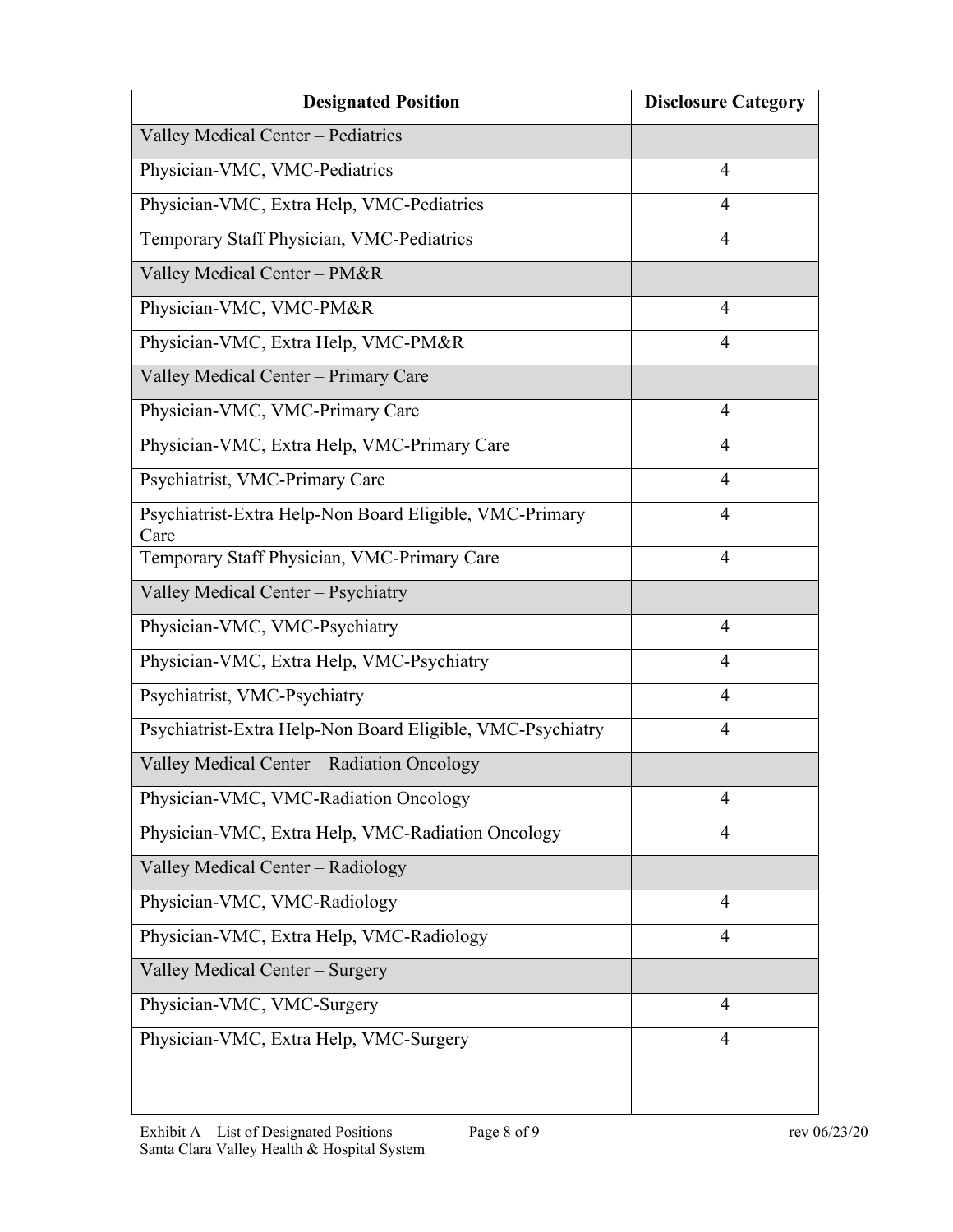| <b>Designated Position</b>      | <b>Disclosure Category</b> |
|---------------------------------|----------------------------|
| Applicable to Entire Department |                            |
| Consultant                      |                            |

NOTE: Positions in SCVHHS-Facilities are listed on separate Exhibits.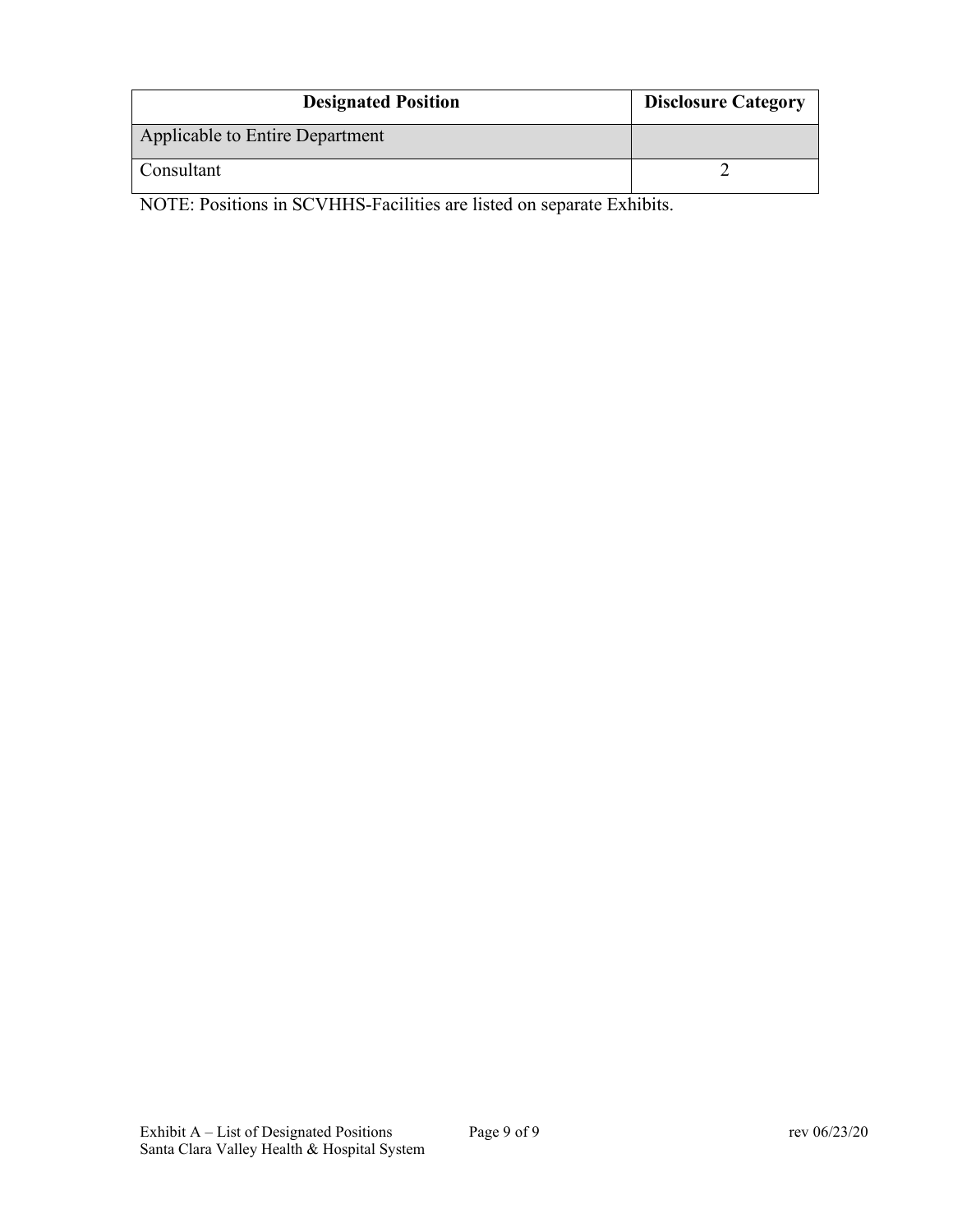#### **APPENDIX**

# **CONFLICT OF INTEREST CODE OF THE COUNTY OF SANTA CLARA**

## **EXHIBIT "B" DISCLOSURE CATEGORIES FOR**

## **SANTA CLARA VALLEY HEALTH & HOSPITAL SYSTEM**

Pursuant to the County of Santa Clara's Conflict of Interest Code, Disclosure Categories 1 and 2 shall read as follows for all Code Agencies.

**Disclosure Category 1**: Persons in this category shall disclose:

(1) all investments in, business positions in, and income (including gifts, loans and travel payments) from:

(a) all sources that provide, plan to provide, or have provided in the last two years, facilities, goods, software, hardware, or related technology, equipment, vehicles, machinery or services, including training or consulting services, to the County;

(b) all sources that are subject to the regulatory, monitoring, investigatory, enforcement, valuation, certification, permit or licensing authority of, or have an application for a license, permit or certificate pending before, the County;

(c) all sources that receive, are planning to apply to receive, or have received in the last two years, grants or other monies from or through the County; and sources that receive referrals to provide assessments and/or treatments that are required or recommended by the County; and

(2) all interests in real property in the County of Santa Clara located entirely or partly within the County, or within two miles of County boundaries, or of any land owned or used by the County.

**Disclosure Category 2**: Each Consultant shall disclose: (1) all investments in, business positions in, and income (including gifts, loans and travel payments) from: (a) all sources that provide, plan to provide, or have provided in the last two years, facilities, goods, software, hardware, or related technology, equipment, vehicles, machinery or services, including training or consulting services, to the County; (b) all sources that are subject to the regulatory, monitoring, investigatory, enforcement, valuation, certification, permit or licensing authority of, or have an application for a license, permit or certificate pending before, the County; (c) all sources that receive, are planning to apply to receive, or have received in the last two years, grants or other monies from or through the County; and sources that receive referrals to provide assessments and/or treatments that are required or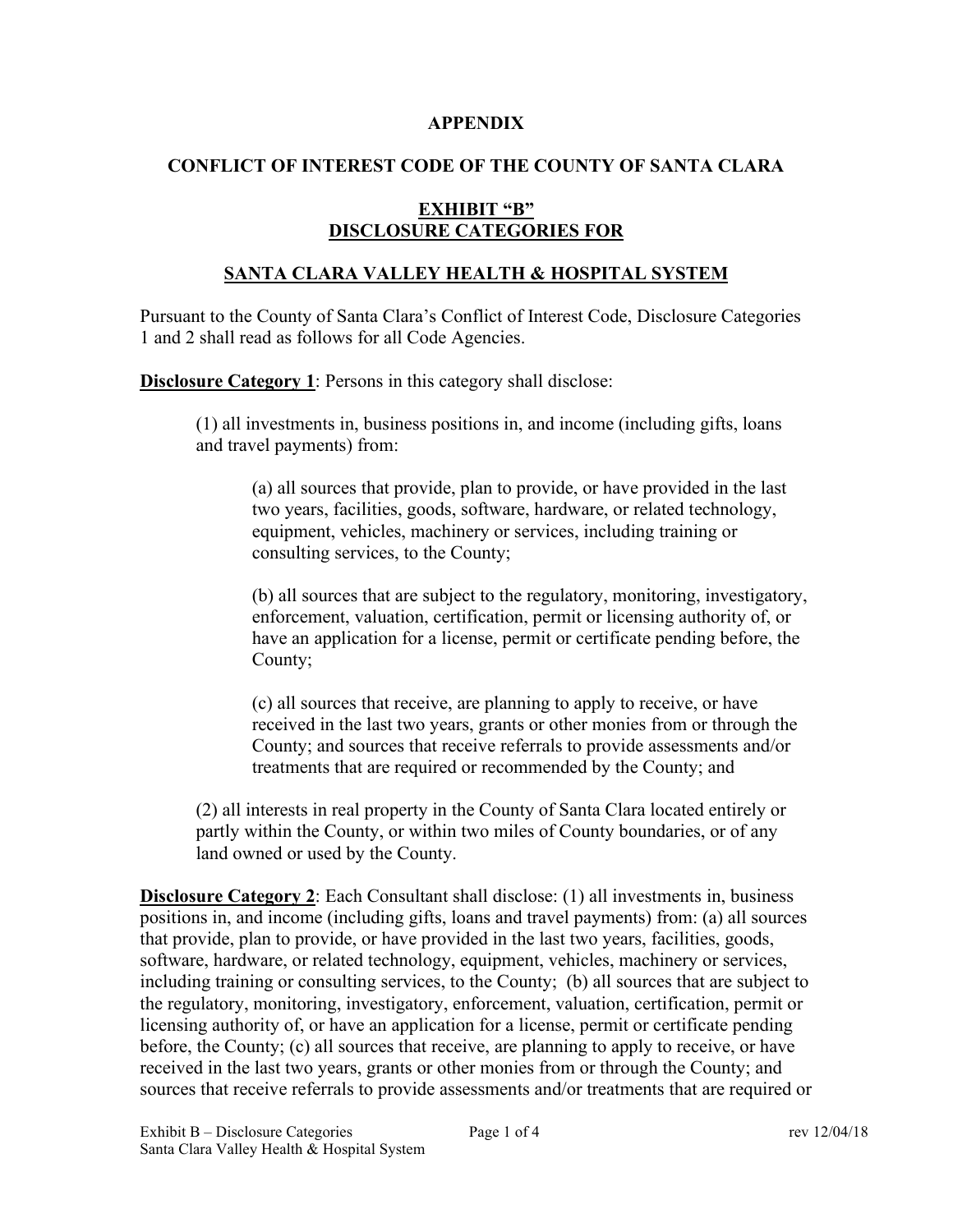recommended by the County; and (2) all interests in real property in the County of Santa Clara located entirely or partly within the County, or within two miles of County boundaries, or of any land owned or used by the County, subject to the following limitation: the Code Agency for which a consultant works may determine in writing, following approval by County Counsel as to form and legality, that the particular consultant is hired to perform a range of duties that is limited in scope and, thus, is not required to comply with the full disclosure requirements described above, but instead must comply with more tailored disclosure requirements specific to that consultant. Such a determination shall include a description of the consultant's duties and, based upon that description, a statement of the extent of disclosure requirements.

# In addition to the above two categories, the Santa Clara Valley Health & Hospital System shall have the following categories:

**Disclosure Category 3**: Persons in this category shall disclose:

(1) all investments in, business positions in, and income (including gifts, loans and travel payments) from:

(a) all sources that are of the type to provide goods, services, facilities, treatment, medications or equipment relating to the treatment, planning, prevention or education of persons suffering from any mental illness or from alcohol or drug use or abuse;

(b) all sources that provide, plan to provide, or have provided in the last two years, facilities, goods, treatment, medications, software, hardware, or related technology, equipment, vehicles, machinery, or services, including training or consulting services, to the Behavioral Health Services Department;

(c) all sources that receive, are planning to apply to receive, or have received in the last two years, grants or other monies (i) from or through the Behavioral Health Services Department, or (ii) from or through the County of the type managed or administered by the Behavioral Health Services Department; and sources that receive referrals to provide assessments and/or treatments that are required or recommended by the Behavioral Health Services Department; and

(2) all interests in real property in the County of Santa Clara located entirely or partly within the County, or within two miles of County boundaries, or of any land owned or used by the County.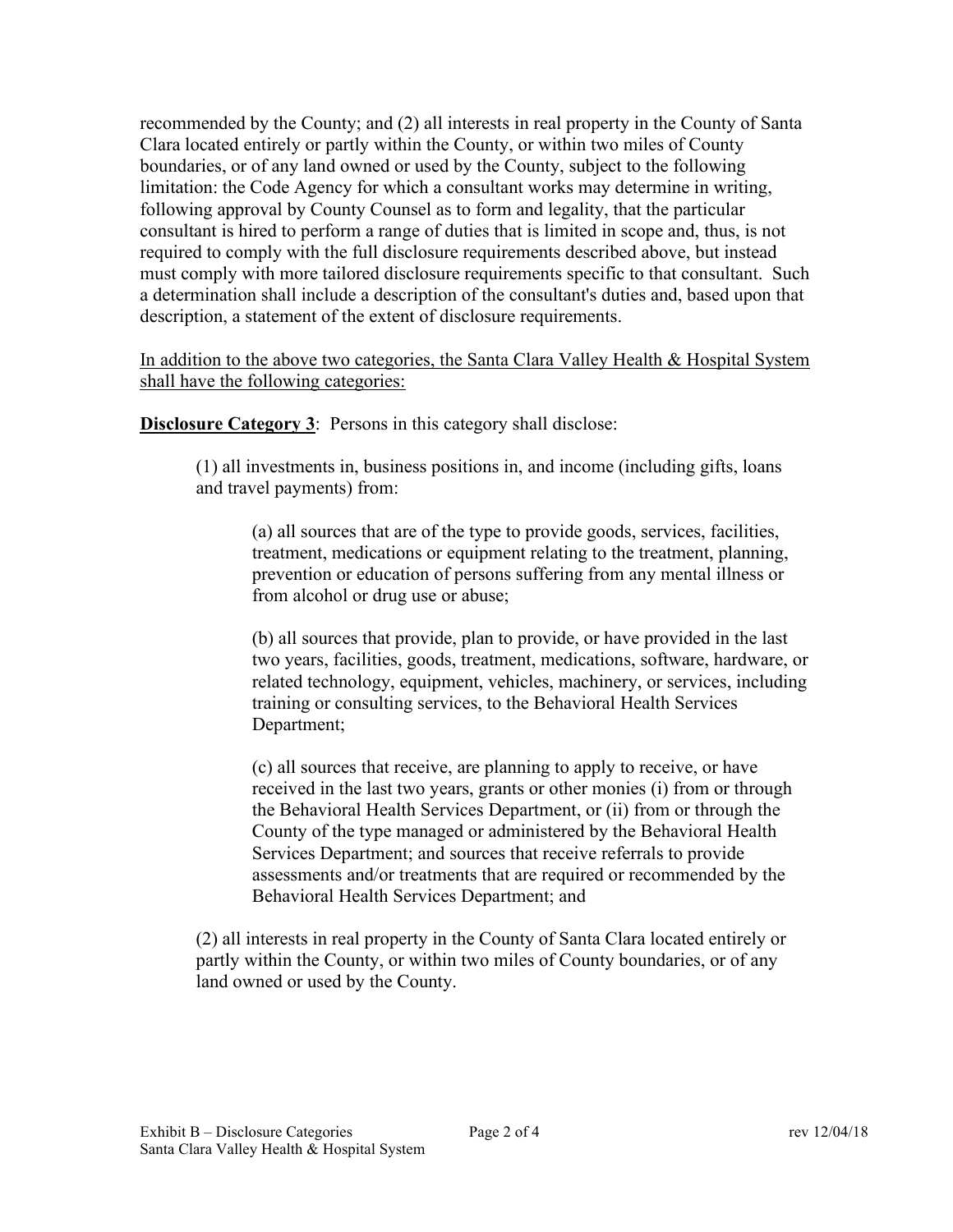**Disclosure Category 4**: Persons in this category shall disclose all investments in, business positions in, and income (including gifts, loans and travel payments) from:

(1) all sources that are health or mental health care providers, facilities, laboratories, clinics or nursing homes, or which provide goods, services, medication, or equipment to, or for the use by, health and mental health care providers;

(2) all sources that provide, plan to provide, or have provided in the last two years, facilities, goods, treatment, medications, software, hardware, or related technology, equipment, vehicles, machinery, or services, including training or consulting services, to the Santa Clara Valley Health and Hospital System; and

(3) all sources that receive, are planning to apply to receive, or have received in the last two years, grants or other monies (a) from or through the Santa Clara Valley Health and Hospital System, or (b) from or through the County of the type managed or administered by the Santa Clara Valley Health and Hospital System; and sources that receive referrals to provide assessments and/or treatments that are required or recommended by the Santa Clara Valley Health and Hospital System.

**Disclosure Category 5**: Persons in this category shall disclose all investments in, business positions in, and income (including gifts, loans and travel payments) from all sources that provide facilities, goods, software, hardware, or related technology, equipment, machinery, or services, including training or consulting services, related to information systems, computers, networks, applications, technological infrastructures or architectures, or telecommunications of the type utilized by the Santa Clara Valley Health and Hospital System.

**Disclosure Category 6:** Persons in this category shall disclose:

(1) all investments in, business positions in, and income (including gifts, loans and travel payments) from:

(a) all sources that provide, plan to provide, or have provided in the last two years, facilities, goods, treatment, medications, software, hardware, or related technology, equipment, vehicles, machinery, or services, including training or consulting services, to the Santa Clara Valley Health and Hospital System;

(b) all sources that provide land or facility development, construction, management, expansion, or renovation, including but not limited to supplying construction equipment or materials, architecture, design, engineering, land use planning, maintenance, rehabilitation, acquisition, disposal, lease, sale, management or financing of real property, of the type utilized by the Santa Clara Valley Health and Hospital System;